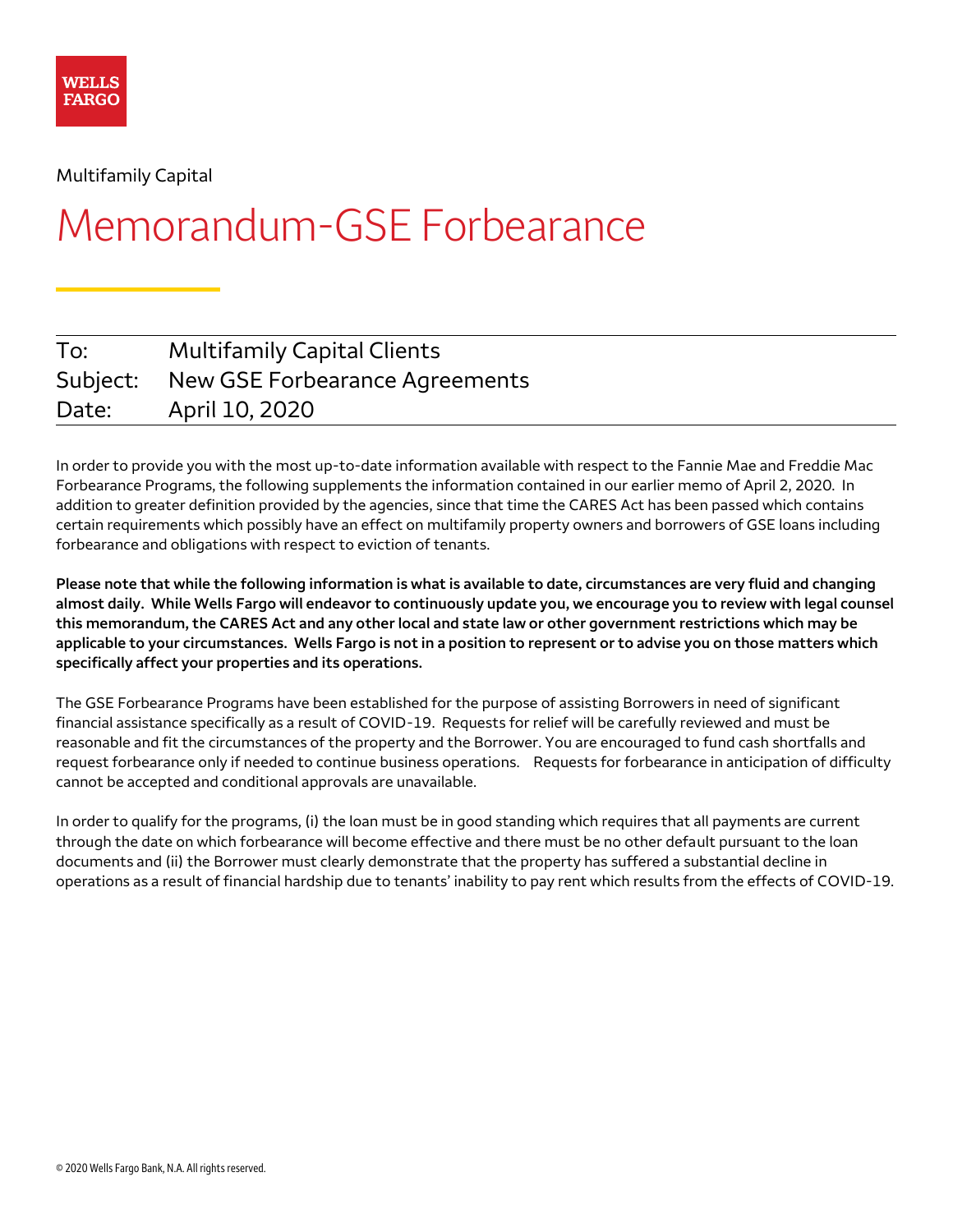#### **Requests for Forbearance**

 $\rm mfransactions@wellsfargo.com$  . Note that at this time, there will be no on-going discussions regarding your loan and the Upon meeting the qualifications noted above, the Borrower may make a request for forbearance by email to request submitted should be limited to the three-month forbearance programs only.

- a) You must keep in mind your timing of requests for forbearance. It is important that you evaluate your situation and at require forbearance. the time a request is submitted, cash flows must be inadequate to cover debt service for the first month for which you
- be provided with the reasons for such decision. Upon approval, our counsel will prepare for execution the necessary Forbearance Agreement. Note Forbearance Agreements are non-negotiable. The forms of Forbearance Agreements require forbearance.<br>.b) Requests must be submitted at least 10 days prior to the date on which forbearance commencement is requested<br>Upon receipt of a full package containing the foregoing requested documents, Wells Fargo evaluate the package as promptly as possible and you will be advised in writing of approval or denial. If denied, you will may be obtained directly from the applicable websites listed below.
- c) The 90 day forbearance period starts with the date which will be set forth in the Forbearance Agreement itself. For between May and December. Please note that Freddie Mac requires that any Forbearance Agreement itself be and December 21, 2020. At this time, Fannie Mae has not published such a deadline. Fannie Mae, the commencement may be for any month between May and August and for Freddie Mac, any month executed on the earlier of the termination of the National Emergency declared by the President of the United States
- d) Requests must initially include the following:
	- i. A letter of "hardship" providing notice of the period for which forbearance is requested. The letter should include a complete narrative of the impact of COVID-19 on the property and its operations. The letter should include a tenants who have indicated that they intend to stop rental payments, employment and retention status of property employees, status of pending eviction actions and any other information you feel is relevant for review; description of the specific reasons for the request, the tenant employment concentration and employment status, number of tenants who have advised of their inability to pay rent as a result of COVID-19, number of
	- ii. A delinguency and forbearance report demonstrating the effect on the property's operation and performance;
	- iii. A 2019 year-end operating statement (if not already provided);
	- iv. A certified year to date operating statement and anticipated changes in financial position;
	- v. A current rent roll and certified month to date collection report;
	- vi. A description of what steps you will take during the forbearance period to protect and maintain the property;
	- vii. Name and contact information for counsel or other party to receive documents for execution; and
	- viii. Any other information which may support your request.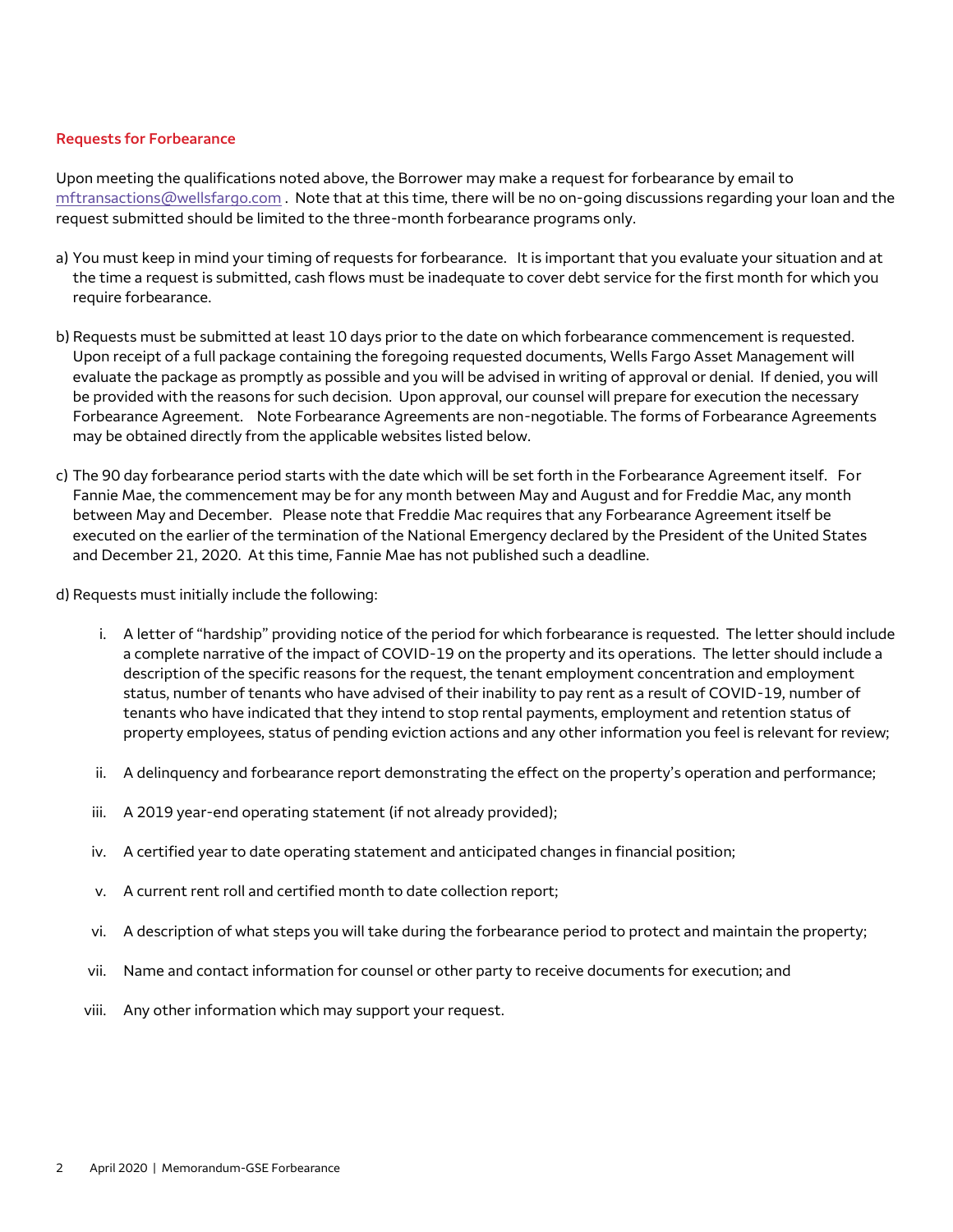#### **Terms of Forbearance**

The terms of forbearance are set forth in the Forbearance Agreements but below are the salient terms:

- a) The Borrower must repay the total unpaid obligations, without late charges, additional interest or prepayment premiums, over the ensuing 12-month period or a shorter period if the Borrower chooses. Such repayment is in addition to the regular monthly payments due.
- non-payment commenced prior to the commencement of the forbearance period. Freddie Mac and Fannie Mae currently have differing provisions regarding termination of this covenant. See below. b) The Borrower must agree that during the forbearance period, it will not initiate eviction actions based solely on nonpayment of rent by residential tenants occurring as a consequence of the COVID-19 emergency, whether caused by illness, job loss, reduced hours, temporary unpaid leave or similar circumstances and will not continue eviction actions for
- c) All cash flow and revenues must be used for normal operating expenses with no distribution to the sponsor or principals of the Borrower. Fannie Mae has additional requirements with respect to excess cash flow. See below.
- d) All other terms and conditions contained in the Loan Documents will remain in full force and effect.

## **Forbearance Terms Applicable To Specific GSE**

 below. Borrowers and/or their legal counsel should review the documents thoroughly to understand the terms and There are certain terms set forth in one or the other Forbearance Agreements and the primary differences are set forth requirements of each agency's program.

#### **Freddie Mac Only:**

- has obtained written forbearance relief from such authorities. [Note: while this covenant is not contained in the Fannie a) Borrower must remain current with all tax, water, sewage or other such bills as they become due, unless the Borrower Mae Forbearance Agreement, it is required by the Loan Documents]
- b) Within three business days after any material change or impact to Property operations due to COVID-19, Borrower will provide written updates regarding the change and how this has affected Borrower's financial condition, tenants and/or occupancy of the Property. Each written update will include a statement that the information submitted by the Borrower is true, accurate and correct.
- c) Should the local taxing authorities offer real estate tax relief and Borrower elects such relief, Borrower must advise the Lender of the terms and conditions prior to accepting such relief.
- d) With respect to the suspension of any eviction of tenants for non-payment, such prohibition ends upon completion of the forbearance period (90 days).